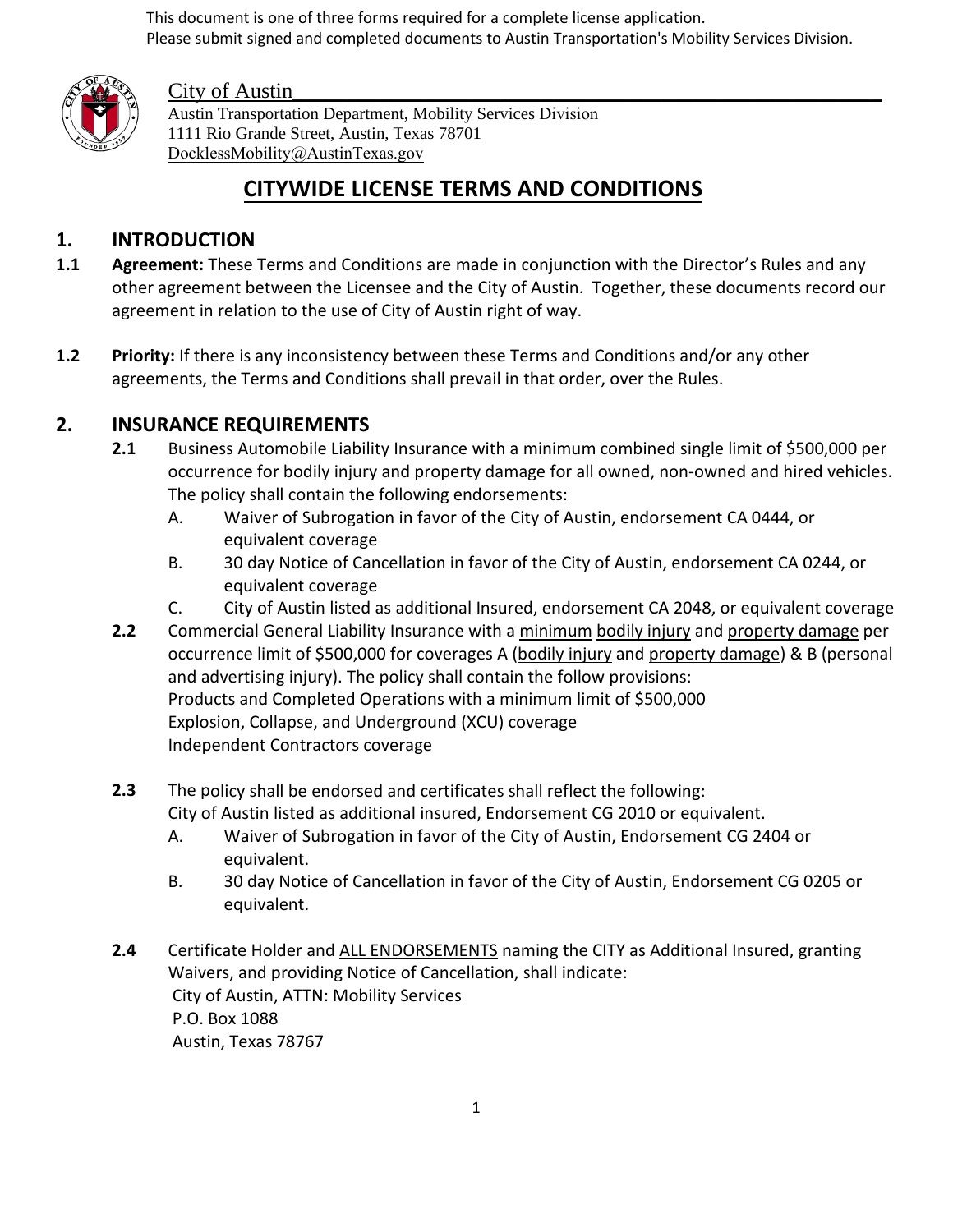**2.5** The REQUESTOR'S insurance coverage is to be written by companies licensed to do business in the State of Texas at the time the policies are issued and shall be written by companies with A.M. Best Ratings of B+ VII or better. The "other" insurance clause shall not apply to the CITY where the CITY is an additional insured shown on any policy. It is intended that policies required in the AGREEMENT, covering both the CITY and REQUESTOR, shall be considered primary coverage as applicable. If coverage is underwritten on a claims made basis, the retroactive date shall be coincident with the date of the AGREEMENT and the certificate of insurance shall state that the coverage is claims made and the retroactive date shall be shown. The REQUESTOR shall provide the CITY annually with a certificate of insurance as evidence of such insurance. If insurance policies are not written for amounts specified above, the REQUESTOR shall carry Umbrella or Excess Liability Insurance for any differences in amounts specified. If Excess Liability Insurance is provided, it shall follow the form of the primary coverage. The REQUESTOR shall not cause any insurance to be canceled nor permit any insurance to lapse during the term of the AGREEMENT or as required in the AGREEMENT. The REQUESTOR shall be responsible for premiums, deductibles, self-insured retentions, if any, stated in policies. All deductibles or self-insured retentions shall be disclosed on the certificate of insurance. The CITY reserves the right to review the insurance requirements set forth during the effective period of this AGREEMENT and to make reasonable adjustments to insurance coverage, limits and exclusions when deemed necessary and prudent by the City based upon changes in statutory law, court decisions, and the claims history of their industry or financial condition of the insurance company as well as the REQUESTOR. The insurance coverages required are required minimums and are not intended to limit the responsibility or liability of the REQUESTOR.

# **3. LICENSE PAYMENT**

- **3.1 Initial Payment:** Prior to issuance of license(s), the applicant shall pay the appropriate nonrefundable fees, as established by ordinance.
- **3.2 Per Unit Fee:** The licensee shall pay a fee per unit.

#### **4. LICENSE TERM**

- **4.1 Initial Term:** From the date of issuance, the license shall be valid for no longer than six (6) months.
- **4.2 Renewal:** Upon expiration of the Initial Term, the License will automatically renew for six (6) months with the same terms and conditions, upon payment of applicable fees, unless either the City or Licensee chooses not to renew. If the City chooses not to renew this Agreement, the City shall notify the Licensee of non-renewal at least two (2) weeks prior to the expiration of the then-current term. If the Licensee chooses not to renew this Agreement, the Licensee shall notify the City of non-renewal at least two (2) weeks prior to the expiration of the then-current term.
- **4.3. Termination for Cause by City:** The City may terminate a license, based on the Licensee's inability to cure such defaults listed below. The City's right to terminate this Agreement for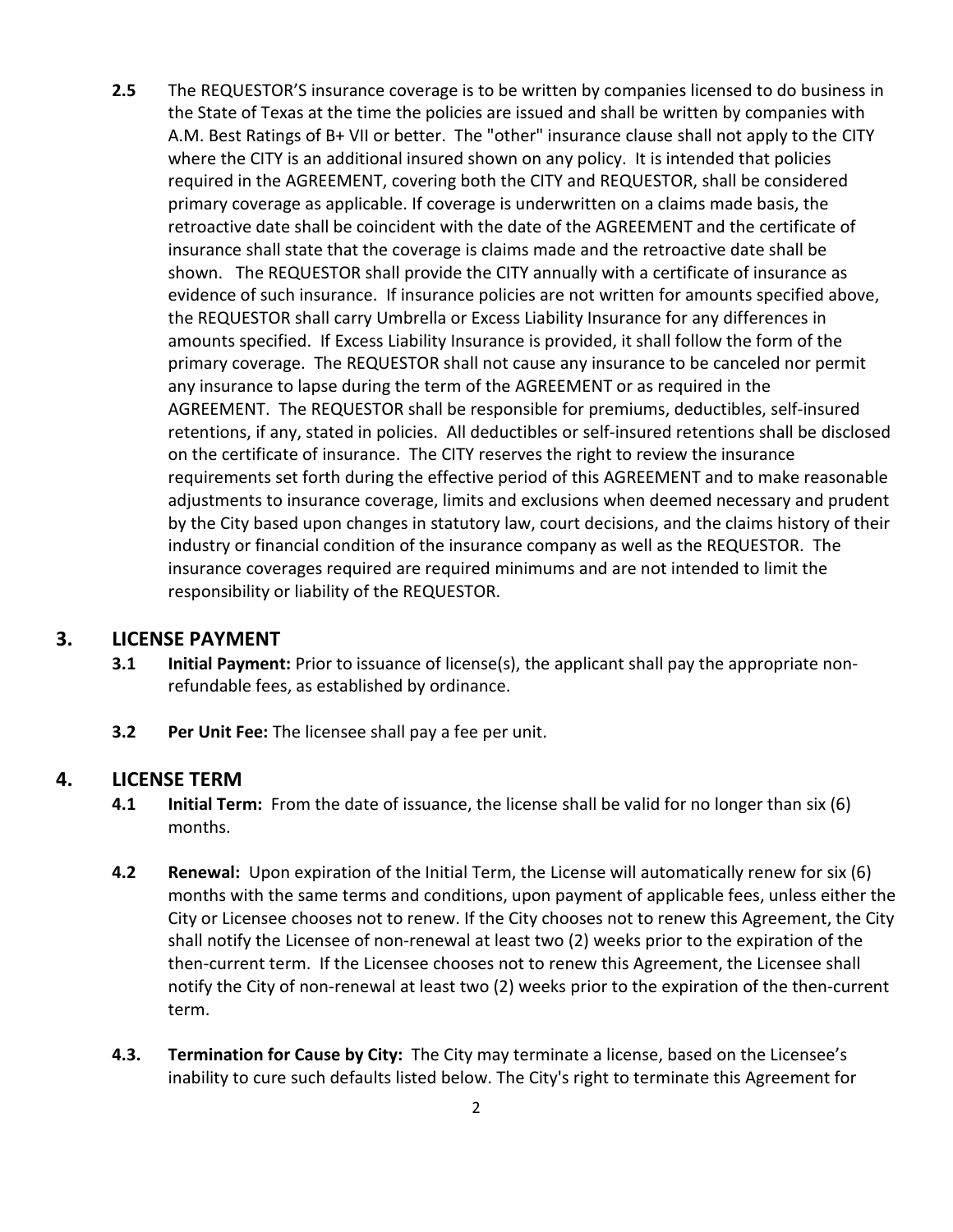Licensee's default is cumulative of all its rights and remedies which exist now or in the future. Default by Licensee includes, but is not limited to:

- A. Failure of the Licensee to comply with any requirement in City Code or Rules.
- B. Licensee becomes insolvent;
- **4.4. Termination by Licensee:** The licensee may terminate a license at any given time, by providing the City a minimum of a two (2) week notice. Upon termination, the licensee shall inform their customers of the change and remove the units within ten (10) business days.

#### **5. LICENSE REVOCATION**

**5.1 Initial Term:** From the date of issuance, the license shall be valid for no longer than six (6) months.

#### **6. LICENSEE DEBT**

Licensee shall comply with the City Code and Director Rules, as amended from time to time. If the City becomes aware that the Licensee owes any money to the City or any related entity for Ad Valorem Taxes on real or personal property located within the boundaries of the City ("Debt), it shall notify Licensee in writing. If Licensee does not pay the debt within thirty (30) days of such notification, the Director reserves the right to terminate the license.

## **7. EXCLUSION**

This Program does not regulate or authorize operation at the Austin Bergstrom International Airport (ABIA). Such operation shall be with the approval of the ABIA Director and under such terms and conditions as the ABIA Director shall prescribe, including assessment of a fee.

#### **8. NO RECOURSE**

No recourse shall be had against any elected official, director, officer, attorney, agent, or employee of either of the Parties, whether in office on the effective date of this license or after such date, for any claim based upon this agreement.

## **9. NO JOINT VENTURE, PARTNERSHIP, AGENCY**

Nothing in this license will be construed in any form or manner to establish a partnership, joint venture or agency, express or implied, nor any employer – employee or borrowed servant relationship by and among the parties.

## **10. NO PRIVATE RIGHTS**

Nothing in this license will be construed in any form or manner to convey any private property right in, or to, the use of any street or public right-of-way. All permissions granted by this agreement shall be subject to the superior right of the public to the safe and orderly movement of people and traffic.

#### **11. MISCELLANEOUS PROVISIONS**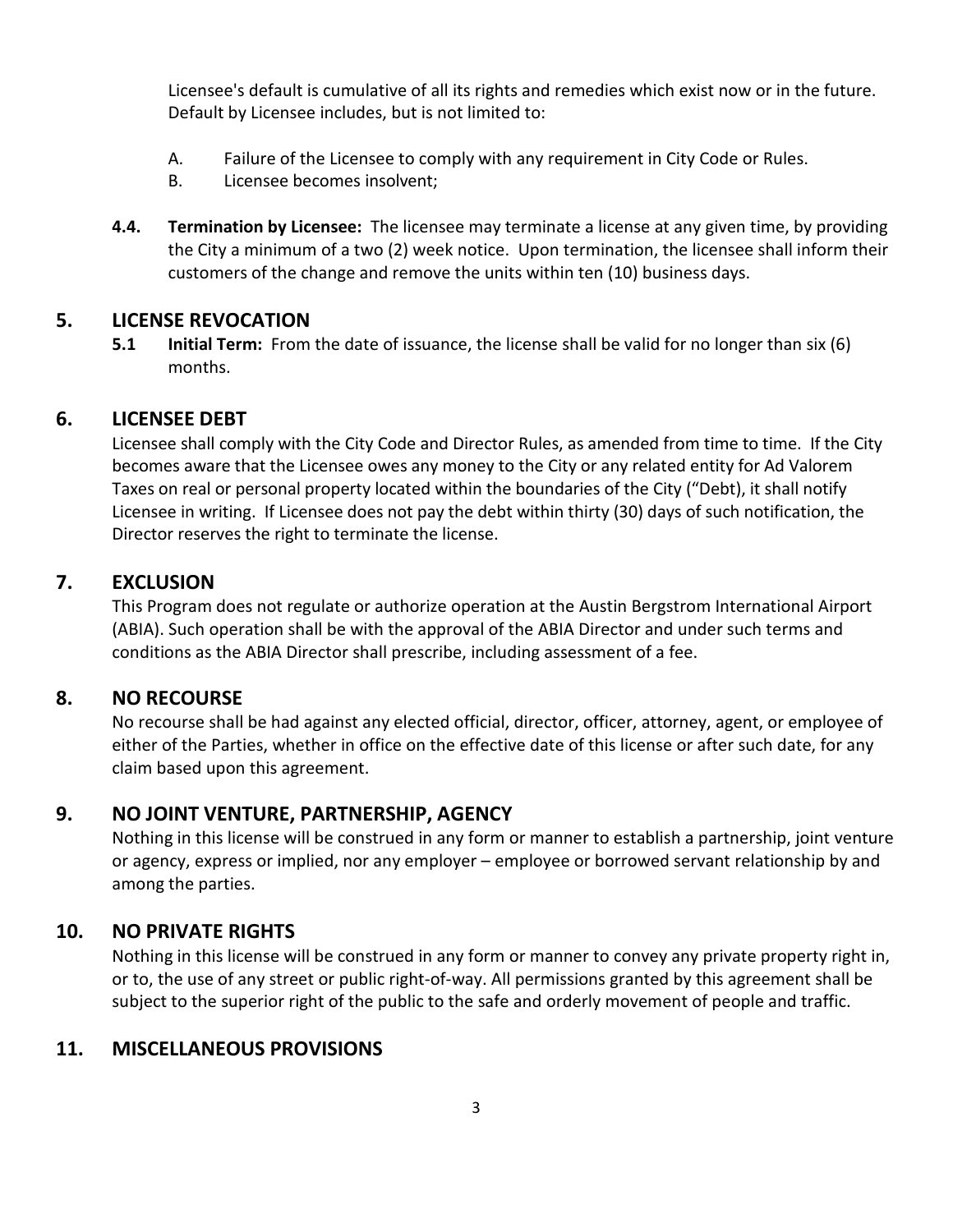- **11.1** This agreement constitutes the entire agreement between the Parties with respect to the subject matter hereof. Any previous agreement, assertion, statement, understanding or other commitment before the date of this contract, whether written or oral, shall have no force or effect. No agreement, assertion, statement, understanding, or other commitment during the term of this Program, or after the term of this Program, shall have any legal force or effect unless properly executed in writing by the parties.
- **11.2** This Program is made, and shall be construed and interpreted under the laws of the State of Texas and venue for any lawsuit concerning this Program shall lie in the City of Austin, Travis County, Texas.
- **11.3** Regardless of the actual drafter of this agreement, this agreement shall, in the event of any dispute over its meaning or application, be interpreted fairly and reasonably, and neither more strongly for or against any party.
- **11.4** All official communications and notices required to be made under this Program shall be deemed made if sent, postage prepaid to the parties at the attention of the signatories hereto.
- **11.5** The Parties bind themselves and their successors in interest, assigns and legals to this Program.

# **12. INDEMNITY**

SHALL DEFEND, INDEMNIFY, AND HOLD HARMLESS CITY, ITS OFFICERS, APPOINTED OR ELECTED OFFICIALS, EMPLOYEES, AGENTS, REPRESENTATIVES, SUCCESSORS AND ASSIGNS (INDEMNIFIED PARTIES), AGAINST ALL COSTS, EXPENSES (INCLUDING REASONABLE ATTORNEYS' FEES, EXPENSES, AND COURT COSTS), LIABILITIES, DAMAGES, CLAIMS, SUITS, ACTIONS, AND CAUSES OF ACTIONS (CLAIMS), TO THE EXTENT ARISING, DIRECTLY OR INDIRECTLY, OUT OF (A) A BREACH OF THIS AGREEMENT OR VIOLATION OF LAW BY NAME OF ENTITY THIS OFFICERS, AGENTS, EMPLOYEES, NAME OF ENTITY THIS SUB-ENTITIES, SUCCESSORS OR ASSIGNS, ( NAME OF ENTITY PARTIES), (B) A FALSE REPRESENTATION OR WARRANTY MADE BY THE NAME OF ENTITY PARTIES IN THIS AGREEMENT OR IN NAME OF ENTITY S PROPOSAL, (C) THE NEGLIGENCE, WILLFUL MISCONDUCT, OR BREACH OF A STANDARD OF STRICT LIABILITY BY THE NAME OF ENTITY PARTIES IN CONNECTION WITH THIS AGREEMENT. CLAIMS TO BE INDEMNIFIED UNDER THIS ARTICLE INCLUDE CLAIMS FOR BODILY INJURY OR DEATH, OCCUPATIONAL ILLNESS OR DISEASE, LOSS OF SERVICES WAGES OR INCOME, DAMAGE DESTRUCTION OR LOSS OF USE OF PROPERTY, AND WORKERS' COMPENSATION CLAIMS. WAME OF ENTITY And as OBLIGATIONS UNDER THIS ARTICLE ARE NOT EXCUSED IN THE EVENT A CLAIM IS CAUSED IN PART BY THE ALLEGED NEGLIGENCE OR WILLFUL MISCONDUCT OF THE INDEMNIFIED PARTIES. NAME OF ENTITY

written notice of a Claim asserted against an Indemnified shall assume on behalf of the Indemnified Parties and conduct with due diligence and in good faith the defense of all Claims against the Indemnified Parties. The Indemnified Parties shall have the right (but not the obligation) to participate in the defense of any claim or litigation with attorneys of their own selection without relieving NAME OF ENTITY of any obligations in this agreement. In no event may NAME OF ENTITY admit liability on the part of an Indemnified Party without the written consent of City Attorney. City shall give NAME OF ENTITY Party. NAME OF ENTITY